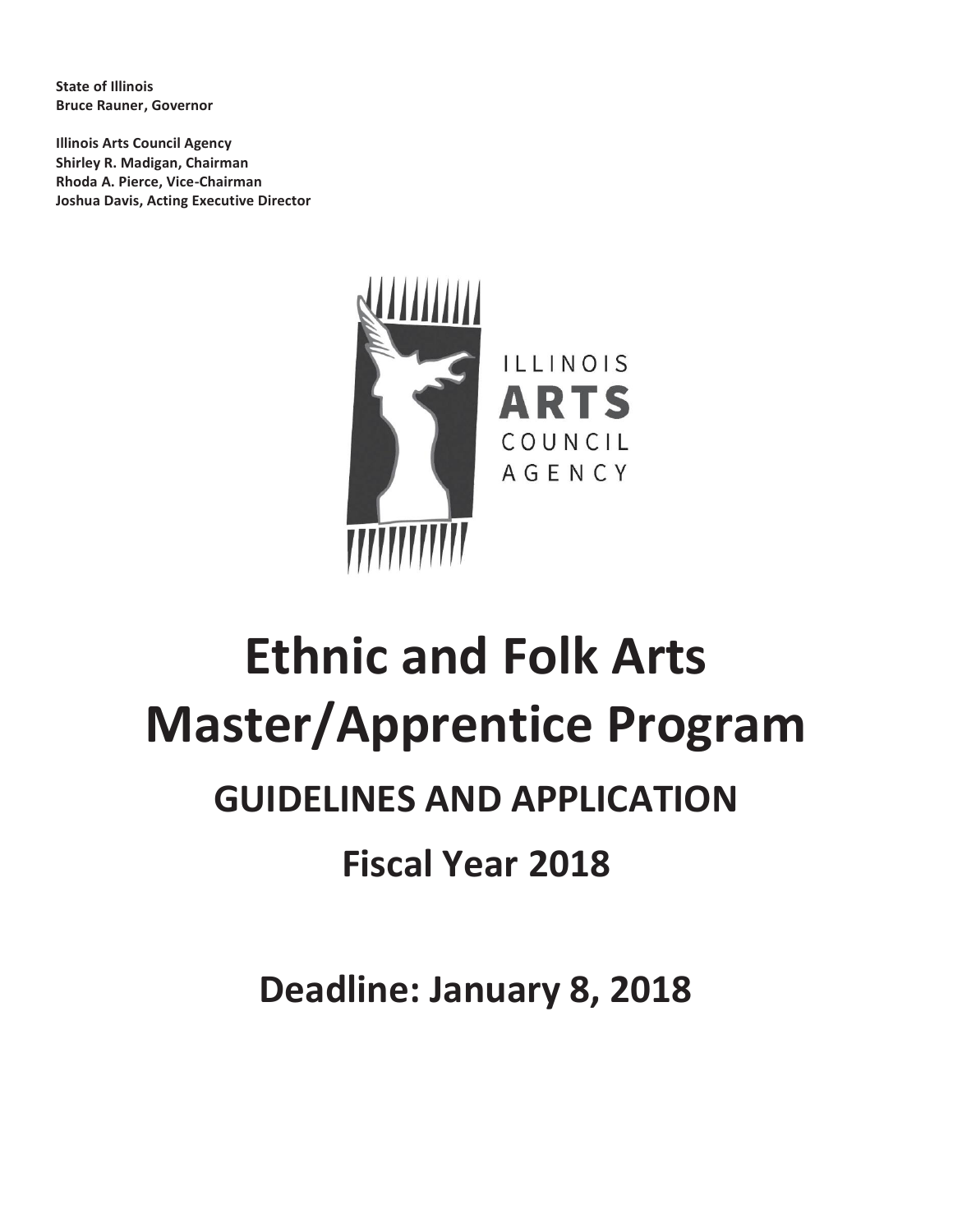# **Ethnic and Folk Arts Master/Apprentice Program Table of Contents**

#### **WEBINAR**

An instructional webinar about the Master/Apprentice Program is scheduled for Wednesday, December 20, 2017, and will begin at 11:00 AM. Typically the entire webinar, including a question and answer period at the end, will last one hour. Pre-registration is required which can be accessed through this link.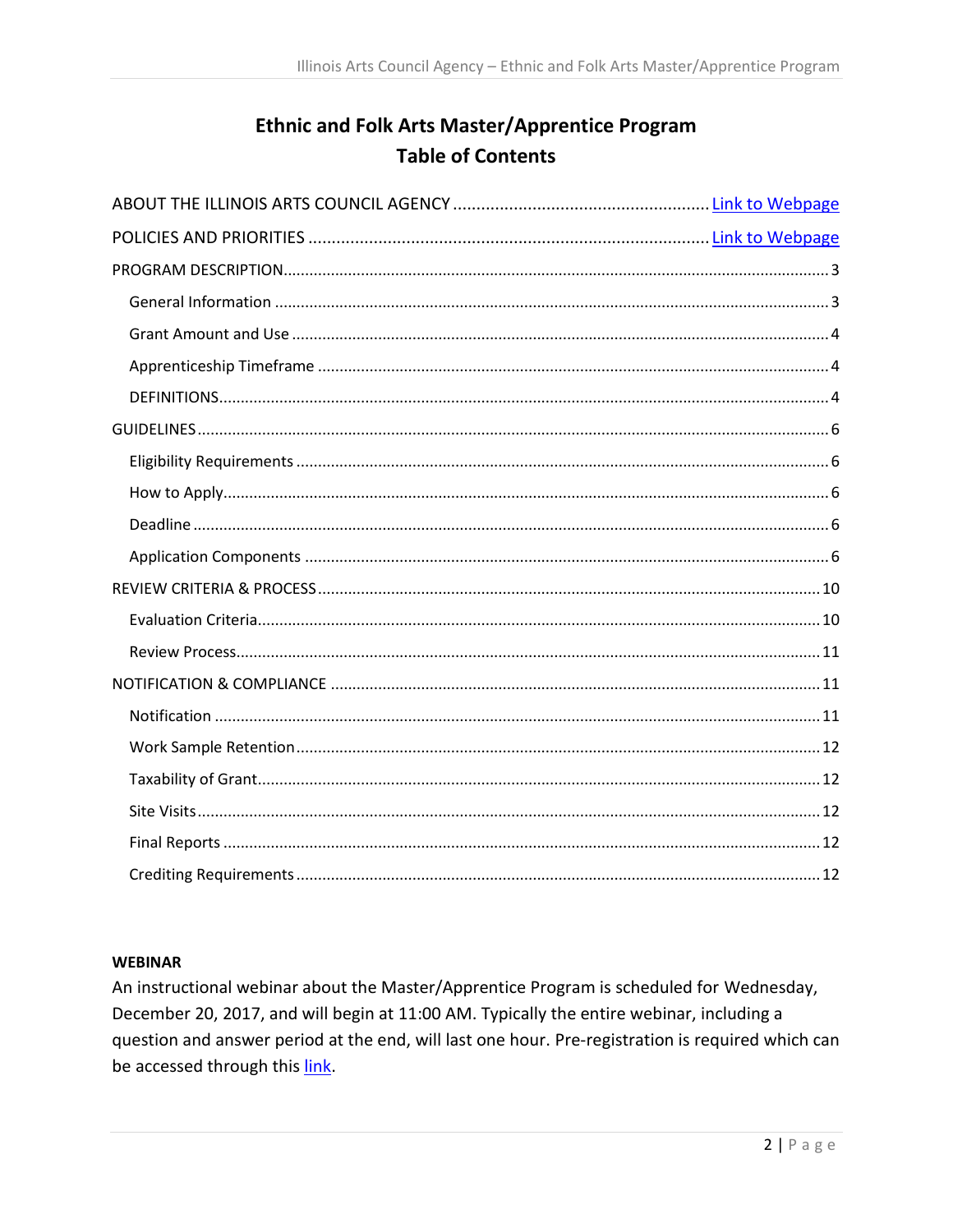Participating in the MAP webinar is **not required** to submit an application.

#### <span id="page-2-0"></span>**PROGRAM DESCRIPTION**

The Ethnic and Folk Arts Master/Apprentice Program (MAP) affirms and supports the mentoring relationship that develops between a master artist and an apprentice over time. MAP helps communities preserve their own culture by providing an opportunity for master traditional artists to pass on their skills to a qualified apprentice in a time-honored method.

Past awards have supported apprenticeships in traditional folk or ethnic art forms as diverse as:

- Mexican marimba
- Classical Indian dance styles; Bharatanatyam, Odissi, Kuchipudi
- African American quilt and doll-making
- Hammered dulcimer

A goal of this program is to support one-to-one learning and relationship building between the master artist and the apprentice. At the end of the apprenticeship period, the apprentice must demonstrate the skills learned in a free public presentation.

MAP supports apprenticeships that perpetuate living arts that are practiced today. It does not support the teaching of art practices used in historical re-enactment ceremonies or festivals.

Not-for-profit organizations are ineligible to apply to this program. Priority will be given to apprenticeships that take place outside of institutional settings. Consequently, the MAP award may not be used to support an ongoing class or school. The Illinois Arts Council Agency (IACA) does not support an individual's academic study of any kind.

#### <span id="page-2-1"></span>**General Information**

Illinois is home to an abundance of traditional art forms whether they are indigenous to a particular community or region, or reflect the traditions of recent immigrant communities. While some traditional and ethnic arts have a deep-rooted history with little change, others are constantly evolving and adapting to their changing environment. The practices, customs, stories, and skills that are passed from one generation to the next influence how we live, what we value, and our personal and collective identities.

Thus, the strongest applications to this program are those between a master artist and an apprentice who are members of the same ethnic, cultural, religious, or occupational group. Apprenticeships in which the master artist and the apprentice do not share any of these ties are a lower priority.

Successful applications benefit from an [Apprenticeship Work Plan](#page-4-0) that establishes reasonable, attainable goals within the specified apprenticeship time period and includes the appropriate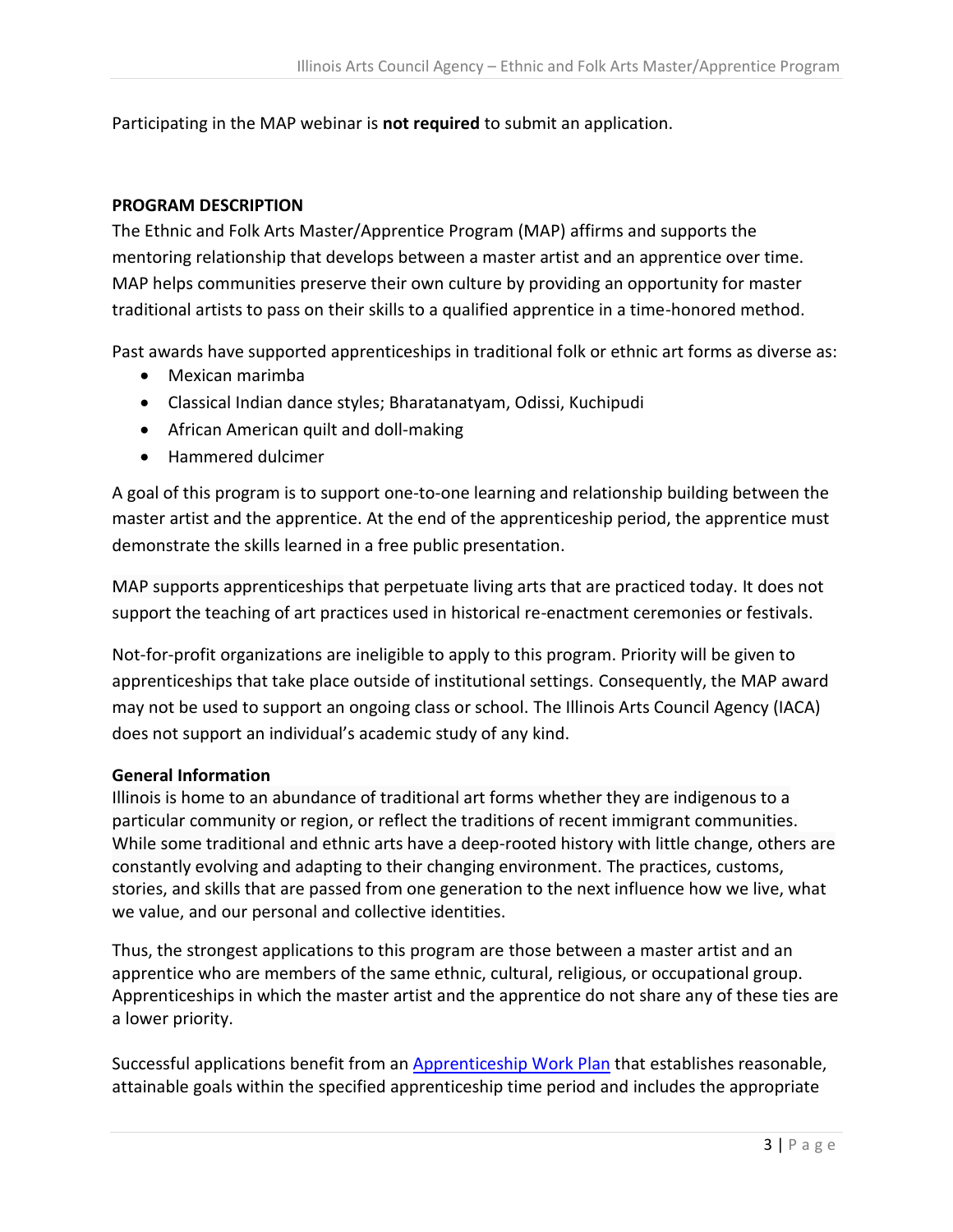amount of personal contact between the master artist and the apprentice for work plan achievement. Without prior experience in the traditional art form to be taught, the apprentice's application will be considered a low priority.

## <span id="page-3-0"></span>**Grant Amount and Use**

The MAP award is a fixed amount of \$3,000 and is awarded in its entirety to the master artist. It is to be considered as compensation for teaching the apprentice and to cover the cost of any required supplies, materials, equipment or tools (valued at \$500 or less), or travel by the master artist or the apprentice artist to the teaching sessions.

A portion of the budget, to be outlined in the [Apprenticeship Work Plan,](#page-4-0) should be set aside for expenses related to documenting the apprenticeship. Appropriate documentation is required as part of the [Final Report.](#page-11-3)

Depending on the type of public presentation the master artist and apprentice will produce at the end of the apprenticeship period, a portion of the MAP award may be used for expenses related to the public presentation. Costs such as publicity, marketing, space rental etc., are allowed – *see exceptions below*.

IACA funds may not be used for

- Hospitality/reception costs
- Benefits or fundraisers
- Other types of social functions
- Production costs for group activity/presentation where the master and the apprentice are not the focus of the event

## <span id="page-3-1"></span>**Apprenticeship Timeframe**

MAP applications for fiscal year 2018 are for apprenticeship activities that will occur May 1, 2018 – November 15, 2018.

## <span id="page-3-2"></span>**DEFINITIONS**

## **Apprentice**

An individual who has some experience in the art form to be learned, demonstrates significant promise in the opinion of the master artist, and is willing to commit significant effort over many years of study to attain mastery of the art form. The apprentice should possess a strong motivation to learn the nuances of the tradition in order to pass their own knowledge onto future generations. Since the period of time covered by this apprenticeship award is short, the apprentice should have enough experience in the art form to benefit from the intensive, oneon-one training sessions. For example, an apprentice santour player should be able to play well enough to work on more advanced techniques during the apprenticeship.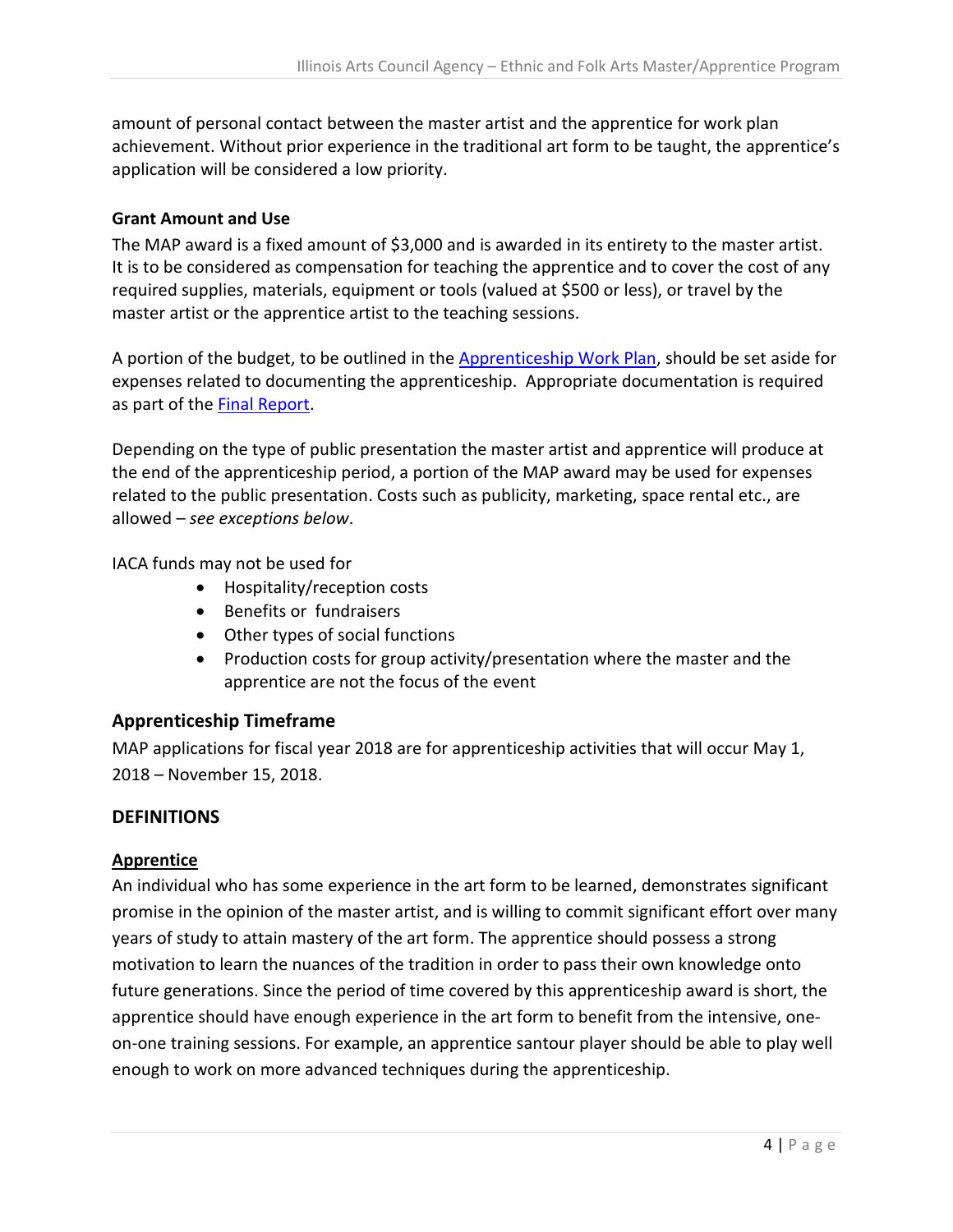## <span id="page-4-0"></span>**Apprenticeship Work Plan**

The [Apprenticeship Work Plan](#page-7-0) outlines the structure of what will take place during the apprenticeship. The Work Plan should allow for in-depth learning that encompasses the context of the culture and the development of the mentoring relationship as well as the acquisition of techniques and artistry. As each art form has its own requirements, the duration of each apprenticeship will differ depending on the art form.

## **Community**

A community can be a group of people that share a common ethnic heritage, language, religion, occupation, or geographic region.

#### **Documentation**

Documentation can consist of photos, video, audio, journals, etc. Apprenticeship pairs are required to document the progress of the apprenticeship and submit samples of this documentation as part of the final report**.**

#### **Ethnic, Folk, and Traditional Arts**

Traditional and ethnic arts are the shared aesthetics, practices and values of families, geographic communities, occupational groups, ethnic heritage groups, etc. These are arts that are learned orally, or by observation and imitation, often through a master artist instructing an apprentice. They are usually maintained without formal instruction or academic training and are passed on generation to generation from master artist to the apprentice in a time-honored method. While some traditional and ethnic arts have a deep-rooted history with little change, others are constantly evolving and adapting to their changing environment. The art forms and traditional practices are an essential part of the group's cultural heritage; therefore an established lineage shared between practitioners is fundamental to identifying these art forms.

#### **Master Artist**

An individual recognized within their community as an exemplary practitioner of their traditional folk or ethnic art form as well as being an important repository for the wisdom and knowledge of their ancestors. The master artist has developed their skill within a traditional context rather than through books or other means of formal instruction, and is regarded as a master by their peers and community.

#### **Public Presentation**

Near the end of the apprenticeship period the master artist and apprentice are expected to give a joint presentation for their community and the public. This public presentation must be offered free to the public. Examples of a presentation include, but are not limited to:

- Offering a master class wherein the apprentice assists in the demonstration of technique, style, etc.
- Hosting an open studio session.
- Presenting a public performance.
- Exhibiting at a local gallery, community center, or library.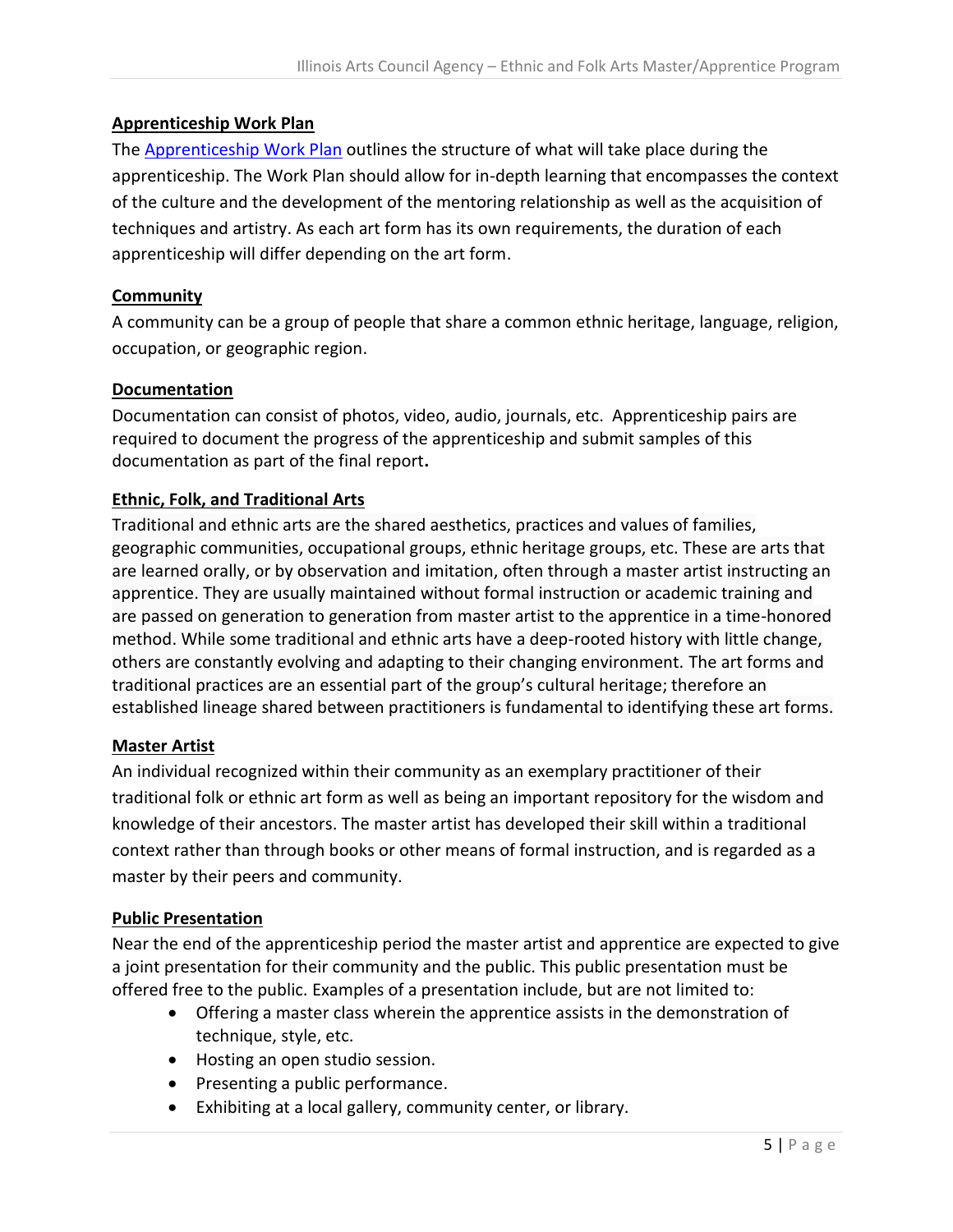#### <span id="page-5-0"></span>**GUIDELINES**

#### <span id="page-5-1"></span>**Eligibility Requirements**

- Both the Master artist and the apprentice must be at least eighteen (18) years of age.
	- o The IACA no longer accepts applications to the MAP from apprentices who are under the age of eighteen at the application deadline.
- Both the master artist and the apprentice must be:
	- o Legal residents of Illinois for the twelve months prior to the application deadline and throughout the grant period.
	- o Citizens of the U.S. or holders of permanent resident alien status.
- Submit an application utilizing an eGrant account registered to the master artist.
- Submit all requested application materials by the deadline.
- Submit no more than one MAP application per fiscal year from either person named on the application, i.e. the master artist or the apprentice.

If awarded a MAP grant, both the master artist and the apprentice will be required to verify their U.S. citizenship or resident alien status by submitting their Social Security number or valid tax identification number. The master artists may also be required to meet additional Federal requirements.

#### <span id="page-5-2"></span>**How to Apply**

- Read the program guidelines carefully and contact IACA staff for clarification. It is the responsibility of the applicant to be familiar with IAC[A policies, priorities,](http://www.arts.illinois.gov/grants-programs/funding-programs/policies-priorities) and program requirements.
- Each section of the MAP application form must be completed by the appropriate person, i.e. "Master Artist" or "Apprentice".
- Together, the master artist and the apprentice should determine the structure and length of their Apprenticeship Work Plan.
- Successfully submit the online application to the IACA's eGrant system by the deadline.

#### <span id="page-5-3"></span>**Deadline**

The FY18 MAP application deadline is **January 8, 2018**. Applications must be successfully submitted to the IACA's eGrant system by 11:59 pm CST.

#### <span id="page-5-4"></span>**Application Components**

The IACA utilizes [eGrant,](https://illinoisarts.egrant.net/login.aspx?PIID=147&OID=35) an online application submission system. The MAP application consists of form field components and the uploading of required documents. Each component must be complete and submitted in the required format by the deadline. Go to the [Using eGrant](http://www.arts.illinois.gov/Using%20Illinois%20eGrant) section of the IACA website for complete instructions.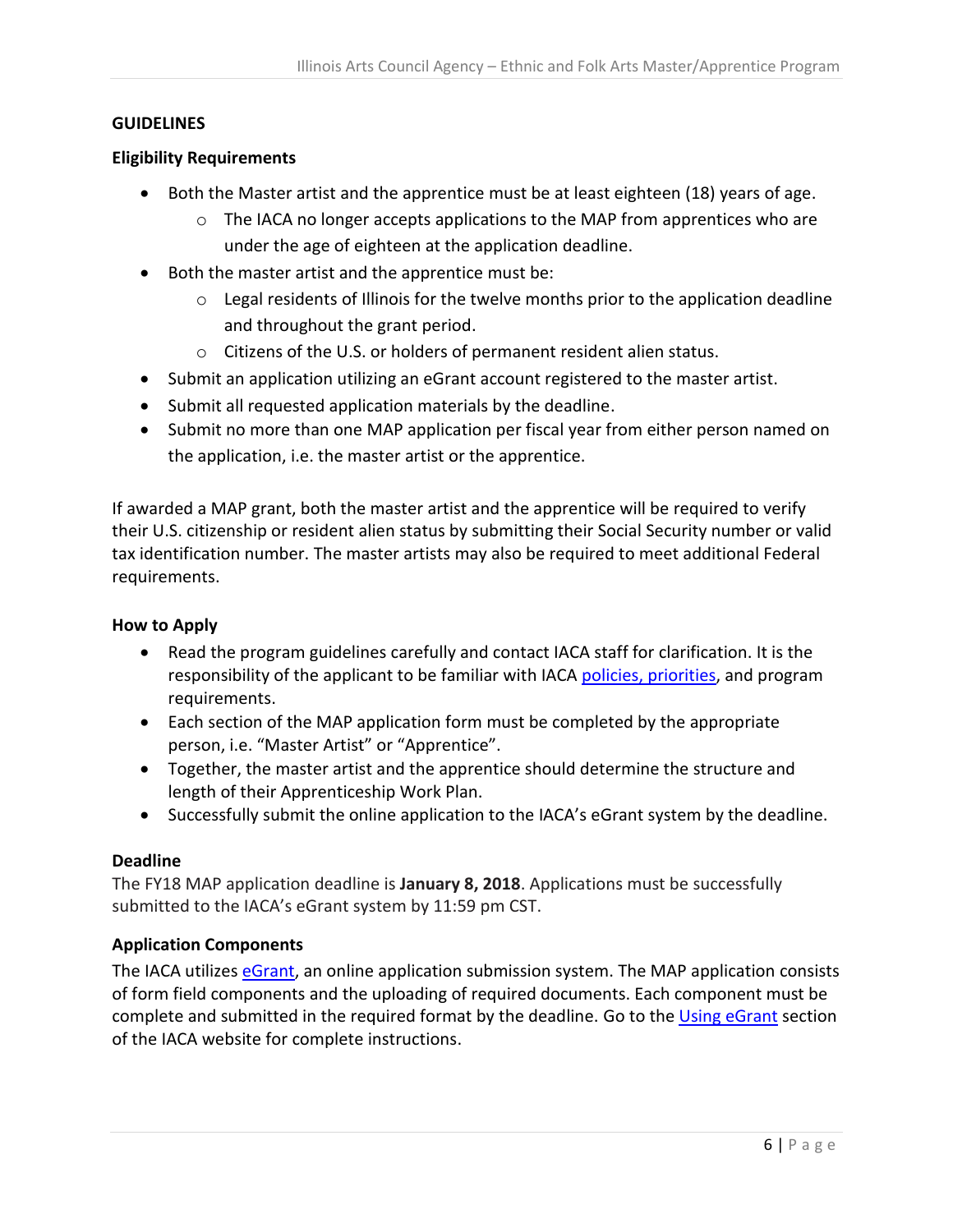The electronic form includes:

#### **Applicant Information**

- Master artist name and contact information.
- Apprentice name and contact information.
- Upload Proof of Residency for master artist and apprentice. Refer to the IACA website, [Proof of Eligibility, Individuals](http://www.arts.illinois.gov/Proof%20of%20Eligibility#IND) section for specific details and verification requirements.

#### **Budget Form**

- Specify the traditional, ethnic, or folk art form to be taught.
- Provide the start and end dates as reflected in the Apprenticeship Work Plan.
- Provide details on the expenditures.

#### **Descriptive Documents**

Upload the following required attachments:

- [Master Artist](#page-6-0) Narrative
- [Apprenticeship Work Plan](#page-7-0)
- [Apprentice Narrative](#page-8-0)
- [Master Artist and Apprentice Work Sample Descriptions](#page-8-1)

All attachments must:

- Adhere to page limits
- Not be handwritten
- Not be typed in all capital letters
- Have at least a 1" margin
- Use black, 12-point or larger font size
- Have sequentially numbered pages
- Not be photo-reduced
- Have the master artist's name and the attachment title (e.g. Apprenticeship Work Plan) on the upper right corner of each page
- Be saved as PDF files and be labeled as follows:
	- Last name\_Artist Designation\_Attachment Name Example: Smith\_MA\_Narr = Master Artist Smith Narrative
		- Example: Jones\_AP\_WSDescrip = Apprentice Jones Work Sample Description

## <span id="page-6-0"></span>*Master Artist Narrative (4 page maximum) – to be prepared by the master artist*

Organize the narrative using the following topics as headings in the order they appear. Respond to the bullets under each topic.

- Describe the traditional art form to be taught during this apprenticeship.
	- o What is its origin and value in your community's culture?
	- o At what times, places, or events is this art form practiced?
	- o Who participates in the practice of this art form?
	- o Who comes to listen to or watch this art form being practiced?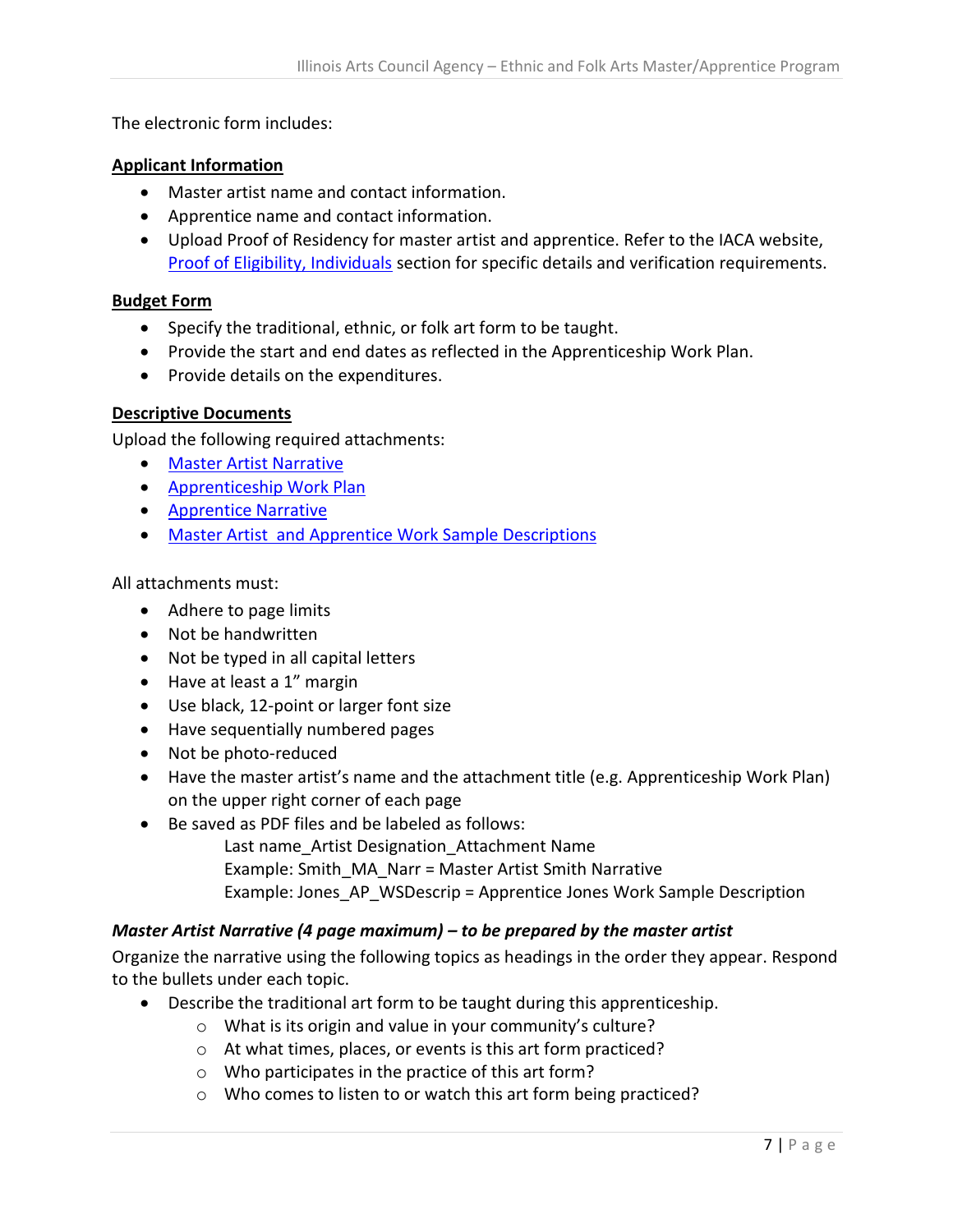- Summarize your experience with this art form.
	- o How and when were you taught this art form?
	- o How long has it taken for you to achieve your current level of mastery?
	- $\circ$  How has your mastery of this art form been recognized by your community what "markers" does your community use to judge mastery?
	- o How does the practice of this art form enrich your life?
- Provide information on previous mentorship experiences.
	- o Have you mentored other apprentices in this art form?
	- o How many apprentices have you mentored and what was the average length of those apprenticeships
- <span id="page-7-0"></span> Describe why you think the apprentice will make a good advocate for this art form in the future.
	- o Have you worked with this apprentice before? If yes, in what capacity?
	- $\circ$  In your estimation, how much does the apprentice already know about the art form - if this is not the first time that you will mentor this apprentice, describe the growth previously achieved by the apprentice.
	- o What qualities does the apprentice possess that assure you that you can entrust your knowledge of your art form to them?

#### *Apprenticeship Work Plan (4 pages maximum)*

Though the relationship between the master artist and the apprentice may be ongoing, the Apprenticeship Work Plan submitted with this MAP application must be limited to activities that fall within the IACA grant period.

If the art form is traditionally taught in group settings, such as ensemble dance, the master artist must choose one representative from the group to apply as the apprentice. One-on-one instruction between the master artist and the selected apprentice must be included in the Work Plan.

Within the 4-page limit provide a session by session outline of the proposed apprenticeship plan that includes the information listed below.

- How many times do you plan to meet with your apprentice during the apprenticeship period?
- Where will the meetings take place?
- How long will each meeting last (approximately)?
- What level of ability and accomplishment can be achieved through this apprenticeship? Be as specific as possible – for example – indicate an object to be made, a body of songs to be learned, an instrumental technique or dance style to be taught, and if this apprenticeship will build on any prior accomplishments.
- What supplies and materials are needed and/or required to carry out this apprenticeship?
- Are these supplies and materials available to you to begin the apprenticeship immediately upon notification of this grant award?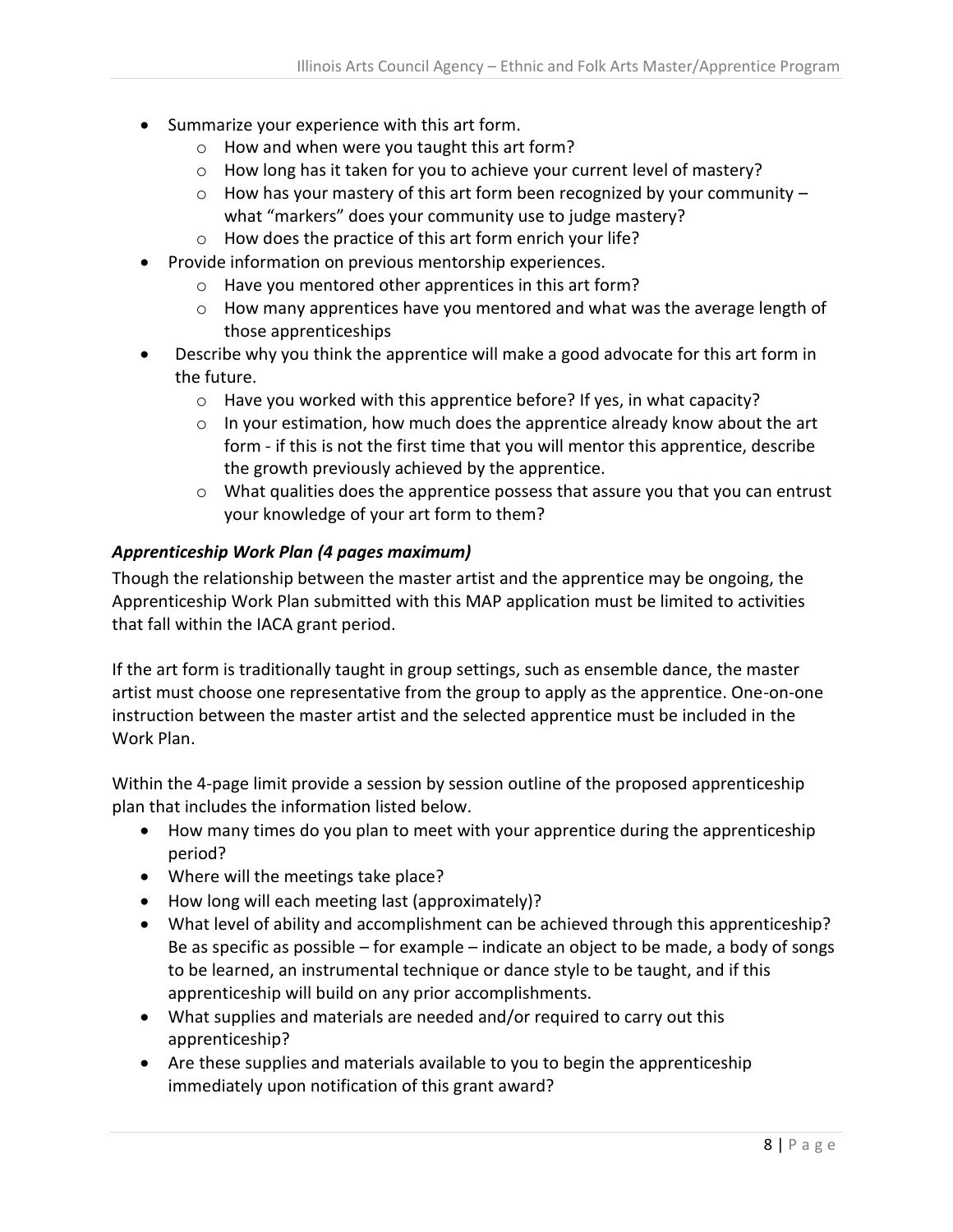- Will the apprentice have other responsibilities during this time, such as assisting the master with his/her own projects?
- How will you document the progress of the apprenticeship (video, photograph, recording, or other means)?
- Describe the type of public presentation being considered for the end of this Apprenticeship.

## <span id="page-8-0"></span>*Apprentice Narrative (2 pages maximum\*) – to be prepared by the apprentice*

Organize the narrative using the following questions as headings in the order they appear.

- Describe any cultural, community, or familial connection you have with the master artist.
- How, when, and where did you learn this traditional art form? Who are the people you observed, imitated, and interacted with who influenced you in this art form?
- What is the role and importance of this art form in your cultural community?
- In what places, or at what events, do you practice your traditional art?
- Why do you want to study with this master artist?
- What do you hope to accomplish during the apprenticeship?
- In the future, how do you plan to use the skills you will acquire as a result of this apprenticeship?
- How will your participation in this apprenticeship benefit your community?

#### <span id="page-8-1"></span>*Work Sample Description*

The master artist and the apprentice will each provide a Work Sample Description document for their own [Work Samples](#page-8-2) as submitted to eGrant. Each Work Sample Description document should list the appropriate information as described below, for each work sample submitted.

Include the following information for each work submitted:

- Title of work
- Year Completed/premiere date
- Medium/Materials, if static art
- Description of work (briefly describe entire piece)
- Date of performance submitted for review, i.e. taping or recording date
- Identification of master artist or apprentice within work sample, i.e. master artist is playing the bass guitar; apprentice is dancer wearing the red hat, etc.
- Participants (If submitting a music work sample, name the other musicians and their instruments. If submitting a dance work sample, name other performers.)

## <span id="page-8-2"></span>*Work Samples*

Both the master artist and the apprentice must present evidence of their own past work in the art form to be studied during the apprenticeship period. Applicants are advised to take great care in the selection of work samples to be shared with the jury. The selected work samples should clearly demonstrate skill and technical ability. If links to performances or websites are provided, they should be up-to-date and not require a password to view.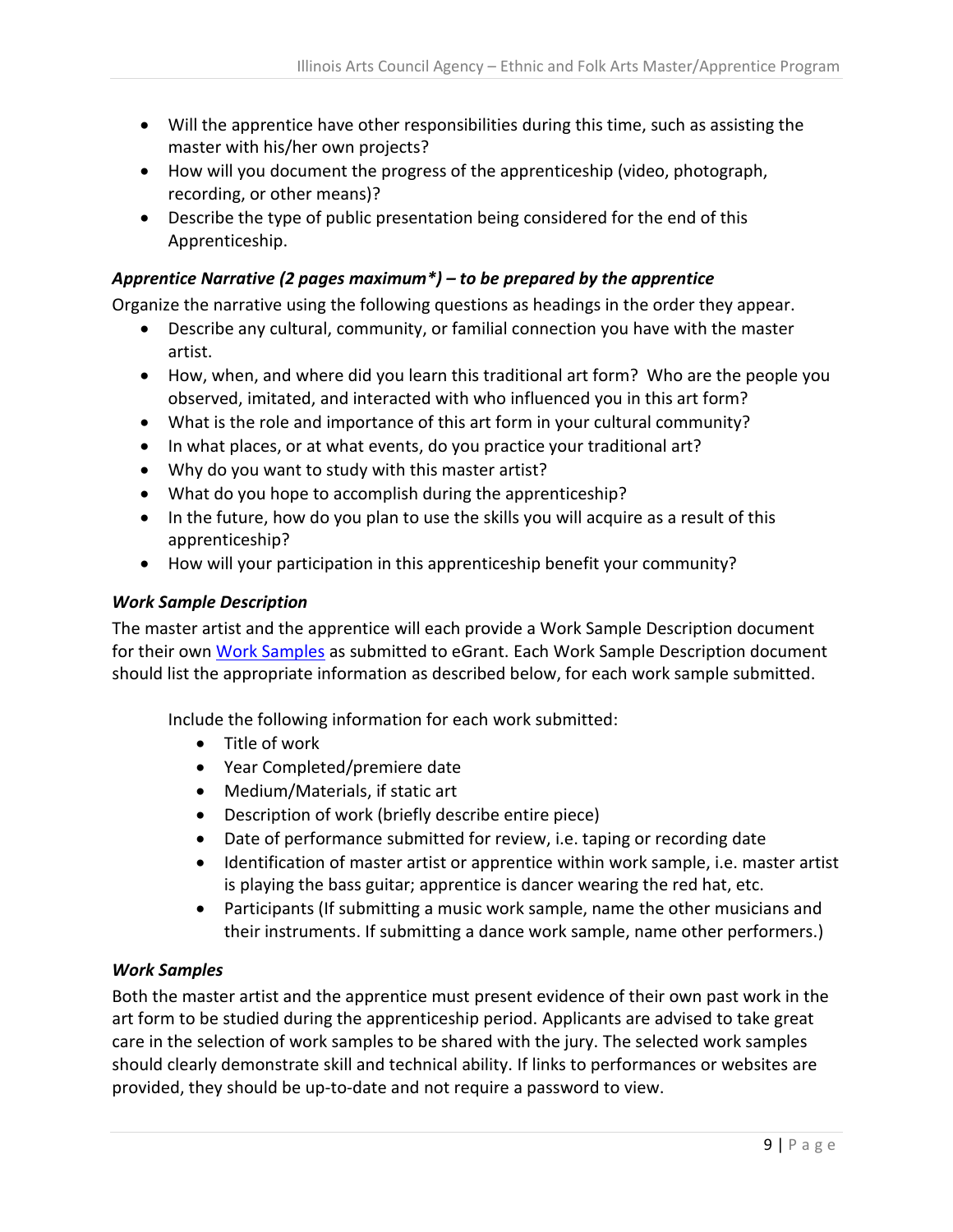Work samples for the master artist:

- Have no date limitations.
- When possible include audio or video of a "lesson" or demonstration of the master artist teaching the art form. Of particular interest to the review jury is documentation that demonstrates the master artist interacting with the applicant apprentice.

Work samples for the apprentice:

- Cannot have been created more than three years prior to MAP application deadline.
- Must demonstrate some competence with the traditional art form to be experienced during the apprenticeship period.

#### *Work Sample Formats*

For craft, visual art, and material culture traditions

- Provide a link to an on-line gallery of images or to the artist's own website.
- Both master artist and apprentice must show a minimum of four, maximum of eight unique works of art

For music, dance, storytelling, and other performing arts traditions

 The master artist and the apprentice must each upload a minimum of one link, up to a maximum of two links to work samples that represent their work in the traditional art form to be studied during the apprenticeship.

For All Applicants

 Links may lead to work samples posted on artist's own website or other publically accessible free video and audio sharing site. Do not provide links to sites that require a password or account ownership to access.

#### <span id="page-9-0"></span>**REVIEW CRITERIA & PROCESS**

#### <span id="page-9-1"></span>**Evaluation Criteria**

Applications will be reviewed on the following criteria:

- Excellence of the master artist
	- $\circ$  Master artist practices a traditional art form learned in his or her community.
	- o Master artist demonstrates artistic excellence based on the community's aesthetics.
	- $\circ$  Master artist understands the apprentice's potential and provides an effective teaching plan.
- Excellence of the apprentice
	- $\circ$  Apprentice has developed skills in the traditional art form and learned these skills in his or her community.
	- $\circ$  Apprentice exhibits a commitment to continuing to study the traditional art form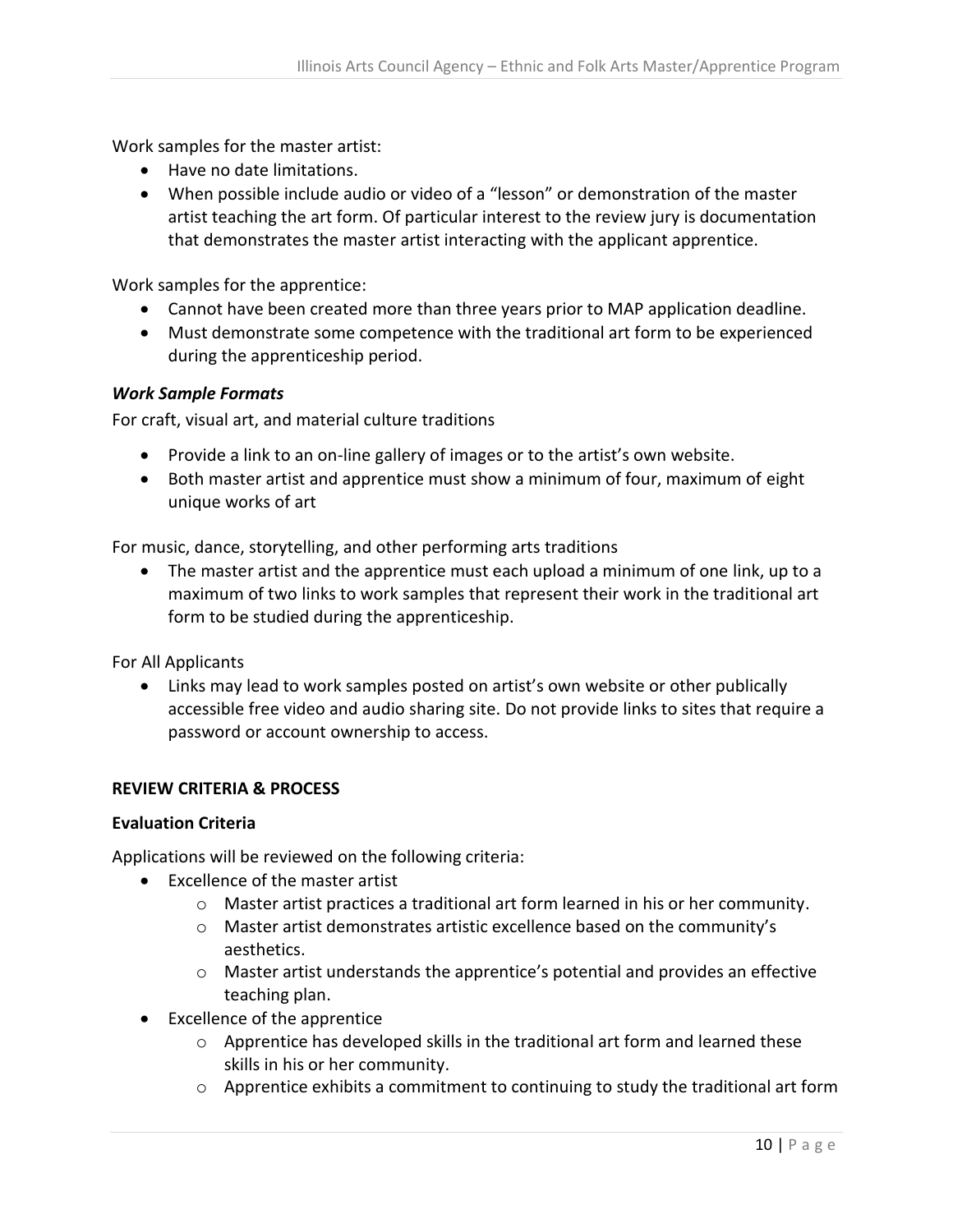beyond the apprenticeship period.

- o Apprentice demonstrates the potential and the willingness to share the traditional art form within their immediate community and to the wider public.
- Quality of Apprenticeship Work Plan
	- $\circ$  Apprenticeship Work Plan advances the apprentice toward mastery of the art form, and includes an appropriate schedule of sessions.
	- o Apprenticeship Work Plan addresses how the master artist will teach the techniques and history of the art form to the apprentice.
	- o Apprenticeship Work plan indicates at what point(s) the master artist and apprentice will document their progress during the apprenticeship experience.
	- $\circ$  Apprenticeship Work plan outlines ideas for how the master artist and the apprentice will share the traditional art form with their community and the public.
	- o Apprenticeship Work Plan demonstrates consistent one-to-one interaction between the master artist and apprentice.
- Program Priorities
	- o Application fills a cultural or geographic void not currently being met.
	- o Master and apprentice are working within their own cultural heritage.
	- o Apprenticeship is taking place outside an institutional setting.
	- o Apprenticeship will ensure the continuation of an art form within a community in which it is valued.

## <span id="page-10-0"></span>**Review Process**

- The application is received and assigned an application number that will be used in future communication regarding that application.
- Applications which have been ruled ineligible or incomplete will not be reviewed.
- Notification of the review meeting date will be posted on the IACA website at [www.arts.illinois.gov.](http://www.arts.illinois.gov/)
- An advisory jury meets to review all eligible applications against the [Evaluation Criteria.](#page-9-1)
- The public may listen to the discussion but are not allowed to participate.
- The final recommendations are presented to the Board for their consideration and approval.
- A record of the review process is maintained for all reviewed applications.
- Applicants are encouraged to call for review feedback after receiving decision notification.

## <span id="page-10-1"></span>**NOTIFICATION & COMPLIANCE**

## <span id="page-10-2"></span>**Notification**

The IACA sends all correspondence regarding grant applications to the master artist's email address as it is listed on the application. If funded, notification will include required materials, which must be completed and returned to authorize payment. Once these documents and copies of other requested materials are returned to the IACA, it will take at least two months and up to six months for payment to be issued by the State Comptroller. Grantees may be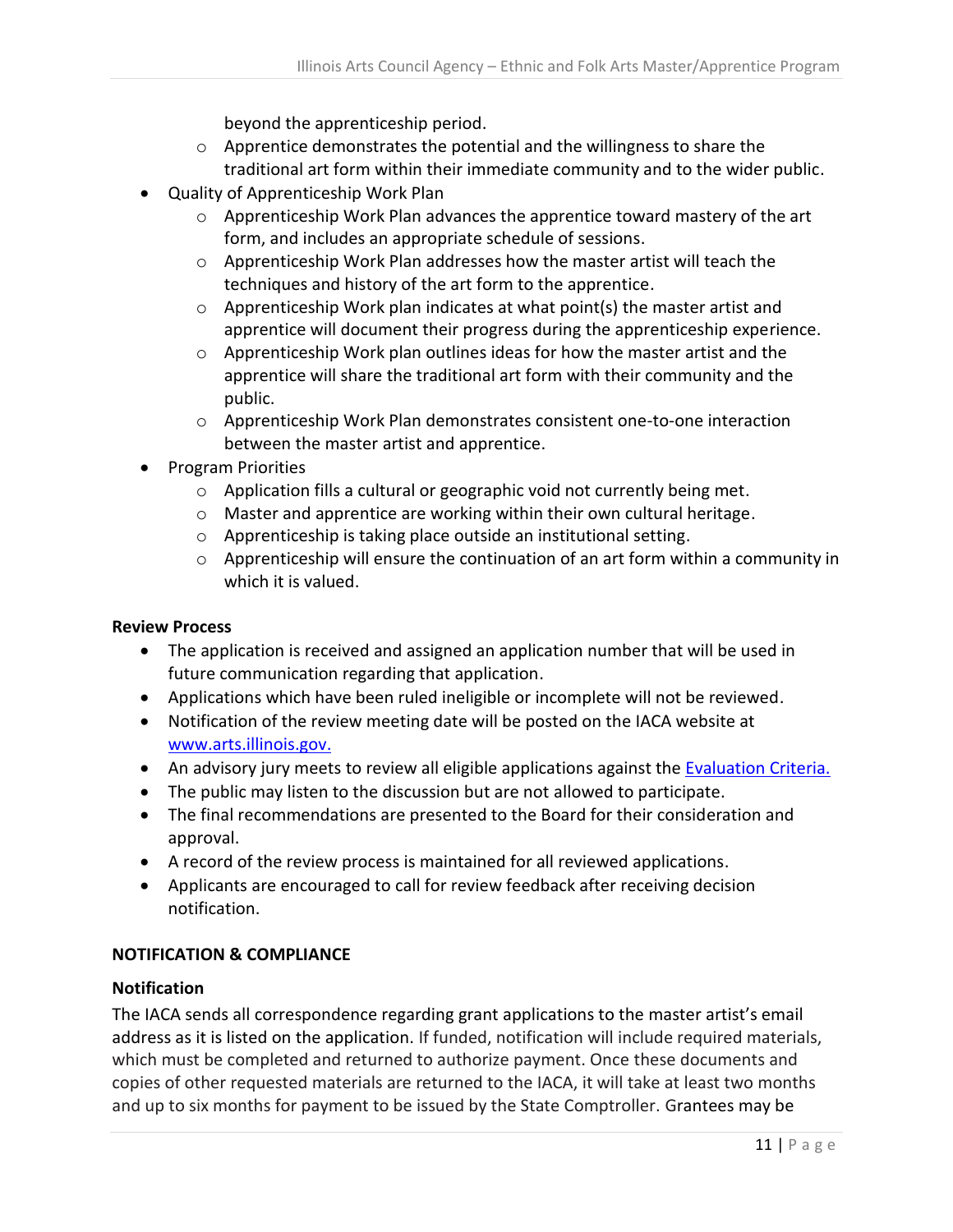required to provide additional documentation to verify residency status and to meet Federal requirements.

## <span id="page-11-0"></span>**Work Sample Retention**

Work samples of MAP grant recipients will be retained or copied by the IACA for its archives or submission to a public-use archive. By submitting work samples, applicants give permission to the IACA to use images and content in IACA produced publications and website.

## <span id="page-11-1"></span>**Taxability of Grant**

The Internal Revenue Code provides that the full amount of a MAP grant is taxable to its recipient. For questions regarding income-tax liability, contact the Internal Revenue Service or a personal tax advisor.

## <span id="page-11-2"></span>**Site Visits**

During the apprenticeship period, contracted folklorists working with the IACA may make a site visit to document the apprenticeship. Photographs of the session may be taken and interviews may be taped or video recorded. This documentation does not replace the documentation that the master artist and the apprentice are required to produce throughout the apprenticeship.

## <span id="page-11-3"></span>**Final Reports**

MAP grant recipients must submit final reports within 30 days after the end of the grant period. Appropriate documentation (photos, tapes, or videos) of the accomplishments made during the apprenticeship must be included with the final report.

## <span id="page-11-4"></span>**Crediting Requirements**

Grant recipients must credit the IACA and the National Endowment for the Arts in all promotional material and public notices in the following manner:

*This program is partially supported by a grant from the Illinois Arts Council Agency through federal funds provided by the National Endowment for the Arts.*

For further information, go to the [logo page](http://www.arts.illinois.gov/IACLogo) of the IACA website.